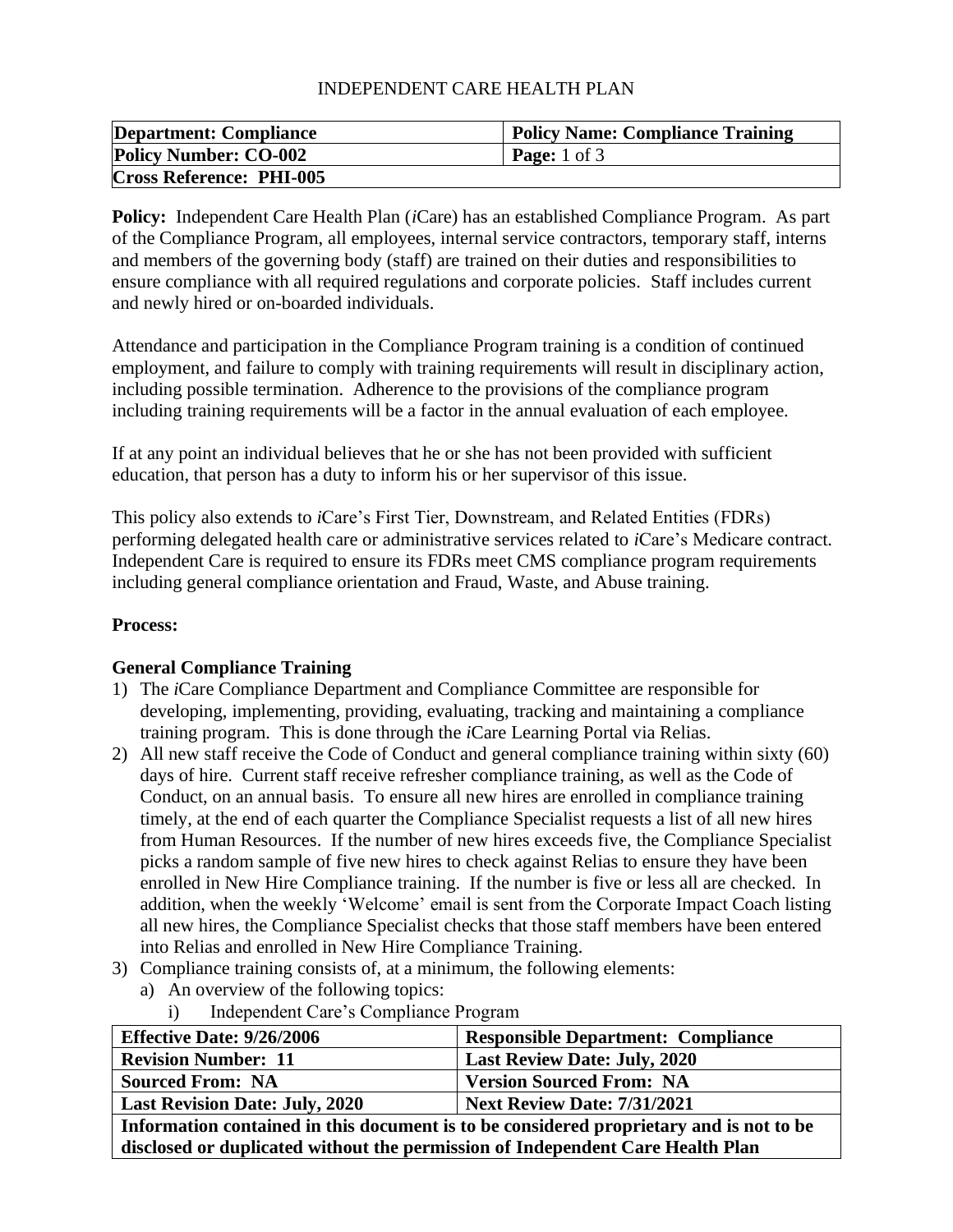### INDEPENDENT CARE HEALTH PLAN

| <b>Department: Compliance</b>   | <b>Policy Name: Compliance Training</b> |
|---------------------------------|-----------------------------------------|
| <b>Policy Number: CO-002</b>    | <b>Page:</b> $2 \text{ of } 3$          |
| <b>Cross Reference: PHI-005</b> |                                         |

- ii) Independent Care's Code of Conduct
- iii) Independent Care's available reporting mechanisms and lines of communication
- iv) Independent Care's commitment to non-retribution and non-retaliation
- v) Independent Care's commitment to confidentiality and anonymity
- vi) A review of potential conflicts of interest and *i*Care's disclosure system
- vii) Fraud, Waste, and Abuse
- viii) Privacy and Security
- ix) Specific federal regulations including HIPAA, False Claims Act, Anti-Kickback Statute and Ineligible Persons
- 4) Common compliance issues relevant to *i*Care

Compliance Training materials are kept and maintained in Relias. The Compliance Department, via Relias, is responsible for maintaining the following training records:

- a) Topic
- b) Content/Materials
- c) Attendance
- d) Results of effectiveness assessments
- e) Remedial training documentation, if necessary
- 5) The Code of Conduct is available to staff upon hire and to all Staff during annual compliance training through Relias. The Code, along with other related compliance materials, is also available via the intranet on the Compliance Department homepage and the HR homepage.
	- a) Staff are instructed to read all of the information carefully and then complete the Final Exam. This exam is an Acknowledgment Form which states that the employee has received, read and understands the Code, but in question format. The exam is to be completed upon hire and annually thereafter.
- 6) Members of *i*Care's governing body receive the same general compliance or comparable training upon appointment and annually thereafter. If the governing body member's employer provides compliance training, a document showing this training has occurred is sufficient and they will not need to take *i*Care's compliance training. Records are maintained by the Compliance Department and via Relias.
- 7) The *i*Care Compliance Officer is required to attend at least one external compliance/audit based conference or training seminar a year to ensure continued education above and beyond staff compliance training.
- 8) FDRs must receive general compliance orientation and FWA training within 90 days of contracting and annually thereafter. Alternatively, *i*Care may ensure the FDR has a comparable compliance program in place, including FWA training, meeting CMS requirements.
- 9) HMO staff working with the BadgerCare Plus, Medicaid SSI, and Family Care Partnership members complete two cultural competence trainings per calendar year.

| <b>Effective Date: 9/26/2006</b>                                                        | <b>Responsible Department: Compliance</b> |
|-----------------------------------------------------------------------------------------|-------------------------------------------|
| <b>Revision Number: 11</b>                                                              | <b>Last Review Date: July, 2020</b>       |
| <b>Sourced From: NA</b>                                                                 | <b>Version Sourced From: NA</b>           |
| <b>Last Revision Date: July, 2020</b>                                                   | Next Review Date: 7/31/2021               |
| Information contained in this document is to be considered proprietary and is not to be |                                           |

**disclosed or duplicated without the permission of Independent Care Health Plan**